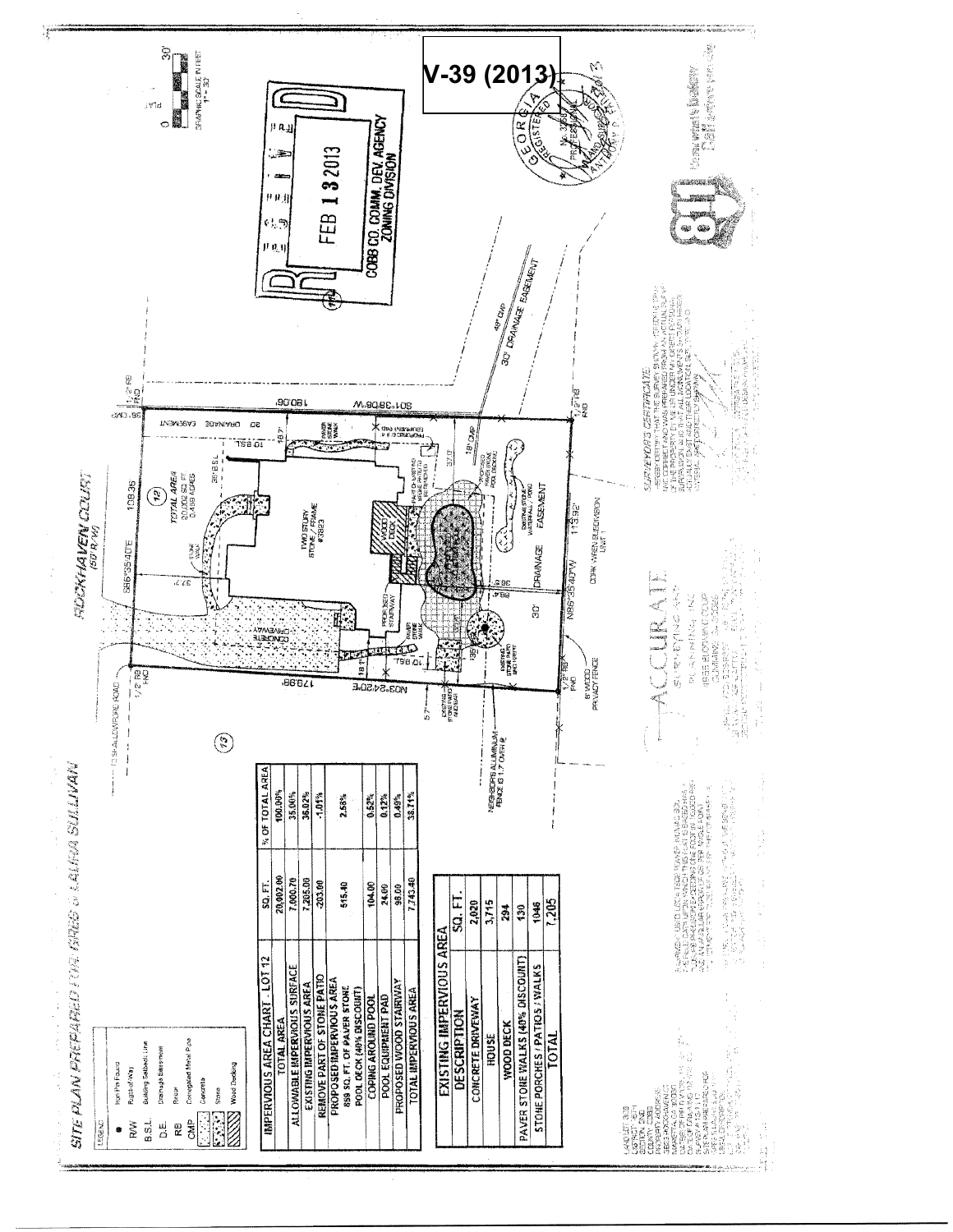| <b>APPLICANT:</b><br>Jim Armes                                                          | <b>PETITION No.:</b>        | $V-39$                           |
|-----------------------------------------------------------------------------------------|-----------------------------|----------------------------------|
| PHONE<br>678-522-3827                                                                   | DATE OF HEARING:            | $04 - 10 - 1$<br>$\Xi$           |
| <b>REPRESENTATIVE:</b><br>Jim Armes                                                     | <b>PRESENT ZONING:</b>      | $R-20$                           |
| PHONE:<br>678-522-3827                                                                  | LAND LOT(S):                | 309                              |
| TITLEHOLDER:<br>Gregory Jon Sullivan and Laura<br>Aileen Sullivan                       | DISTRICT:                   | $\overline{5}$                   |
| PROPERTY LOCATION:<br>On the south side of                                              | SIZE OF TRACT:              | $0.46$ acre                      |
| Rockhaven Court, south of Shallowford Road                                              | <b>COMMISSION DISTRICT:</b> | $\mathbf{\omega}$                |
| (3823 Rockhaven Court).                                                                 |                             |                                  |
| TYPE OF VARIANCE:<br>Waive the maximum allowable impervious surface from 35% to 38.71%. |                             |                                  |
| OPPOSITION: No. OPPOSED<br><b>PETITION No.</b>                                          | <b>SPOKESMAN</b>            |                                  |
| <b>BOARD OF APPEALS DECISION</b>                                                        |                             |                                  |
| <b>APPROVED</b><br><b>MOTION BY</b>                                                     | $R-20$<br>Rockhaven Ct      | õ<br><b>BRD</b><br><b>1000st</b> |
| <b>REJECTED</b><br><b>SECONDED</b>                                                      |                             |                                  |

HELD-**HELD \_\_\_\_\_ CARRIED \_\_\_\_\_ CARRIED** 

STIPULATIONS: **STIPULATIONS:** 

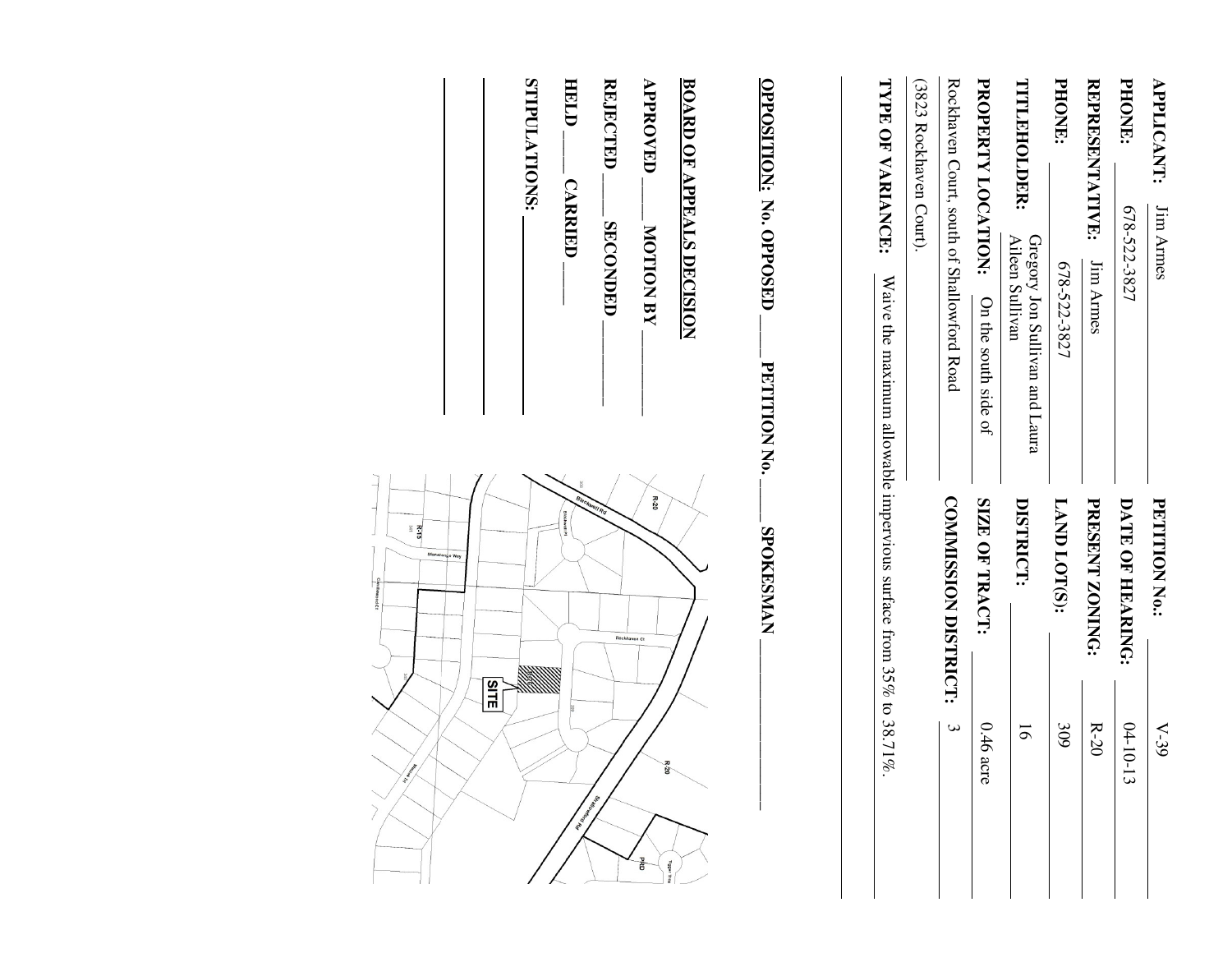\*\*\*\*\*\*\*\*\*\*\*\*\*\*\*\*\*\*\*\*\*\*\*\*\*\*\*\*\*\*\*\*\*\*\*\*\*\*\*\*\*\*\*\*\*\*\*\*\*\*\*\*\*\*\*\*\*\*\*\*\*\*\*\*\*\*\*\*\*\*\*\*\*\*\*\*\*\*\*\*\*\* 

## **COMMENTS COMMENTS**

**TRAFFIC:**  This request will not have an adverse impact on the transportation network.

## DEVELOPMENT & INSPECTIONS: No comment **DEVELOPMENT & INSPECTIONS:**  No comment.

the Site Plan Review Section, Community Development Agency for review and approval prior to referencing the variance case in the standard plat revision note. The surveyor must submit the plat to recorded prior to the issuance of the letter of completion showing all improvements on the lot and SITE PLAN REVIEW: If this variance request is approved, a subdivision plat revision must be recording. Call 770-528-2147. recording. Call 770-528-2147. the Site Plan Review Section, Community Devel referencing the variance case in the standard plat revision note. The surveyor must submit the plat to recorded prior to the issuance of the letter of completion showing all improvements on the lot and **SITE PLAN REVIEW:** If this variance request is approved, a subdivision plat revision must be opment Agency for review and approval prior to

deck must be directly connected to the existing drop inlet near the eastern property line. encroachments into the platted drainage easement. All drainage from the roof downspouts and pool easement on this parcel. However, there are existing stone landscape features that do encroach into the STORNIWATER MANAGEMENT: The proposed pool is located outside the recorded drainage berm must be created along the southern property line to direct all lot runoff to the existing drop inlet. berm must be created along the southern property line to deck must be directly connected to the existing drop inlet near the eastern property line. A landscape encroachments into the platted dr recorded easement. The owner must provide a hold harmless agreement for the existing recorded easement. easement on this parcel. However, there are existing stone landscape features that do encroach into the **STORMWATER MANAGEMENT:**  The owner must provide ainage easement. All drainage from the roof downspouts and pool The proposed pool is located outside the recorded drainage a hold harmless agreement for the direct all lot runoff to the existing drop inlet. A landscape existing

impact or treatment of historic and/or archaeological resources impact or treatment of historic and/or archaeological resources. property surveys, county maps, and various other resources, staff has no comments regarding the property surveys, county maps, and various other resources, staff has no comments regarding the HISTORIC PRESERVATION: **HISTORIC PRESERVATION:** After examining Civil War trench maps, Cobb County historic After examining Civil War trench maps, Cobb County historic

DESIGN GUIDELINES: No comment **DESIGN GUIDELINES:** No comment.

CEMETERY PRESERVATION: No comment **CEMETERY PRESERVATION:** No comment.

WATER: No conflict. WATER: No conflict.

SEWER: No conflict. **SEWER:** No conflict.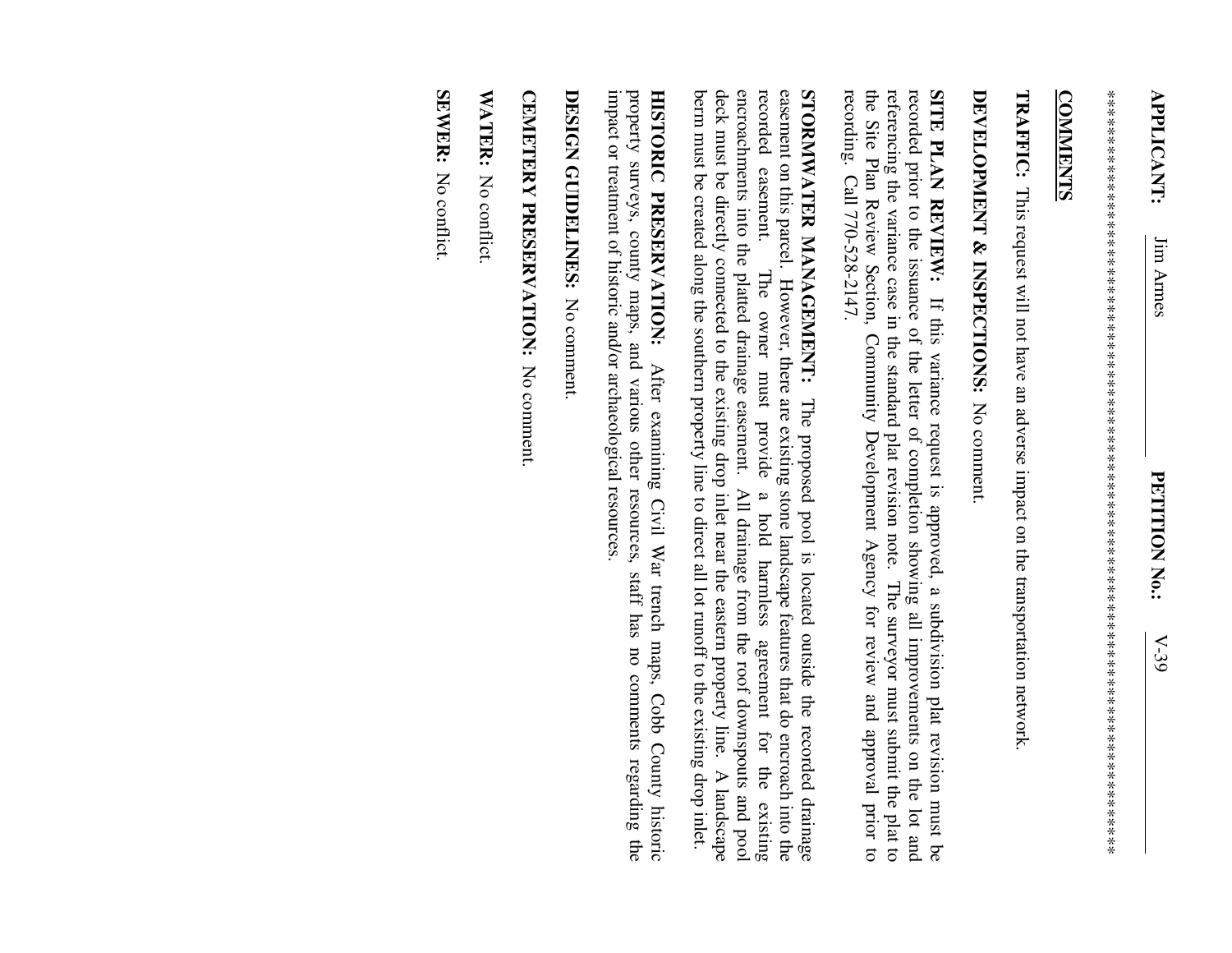Review Stage. FIRE DEPARTMENT: After analyzing the information presented for a Preliminary Review, the Cobb County Fire Marshal's Office is confident that all other items can be addressed during the Plan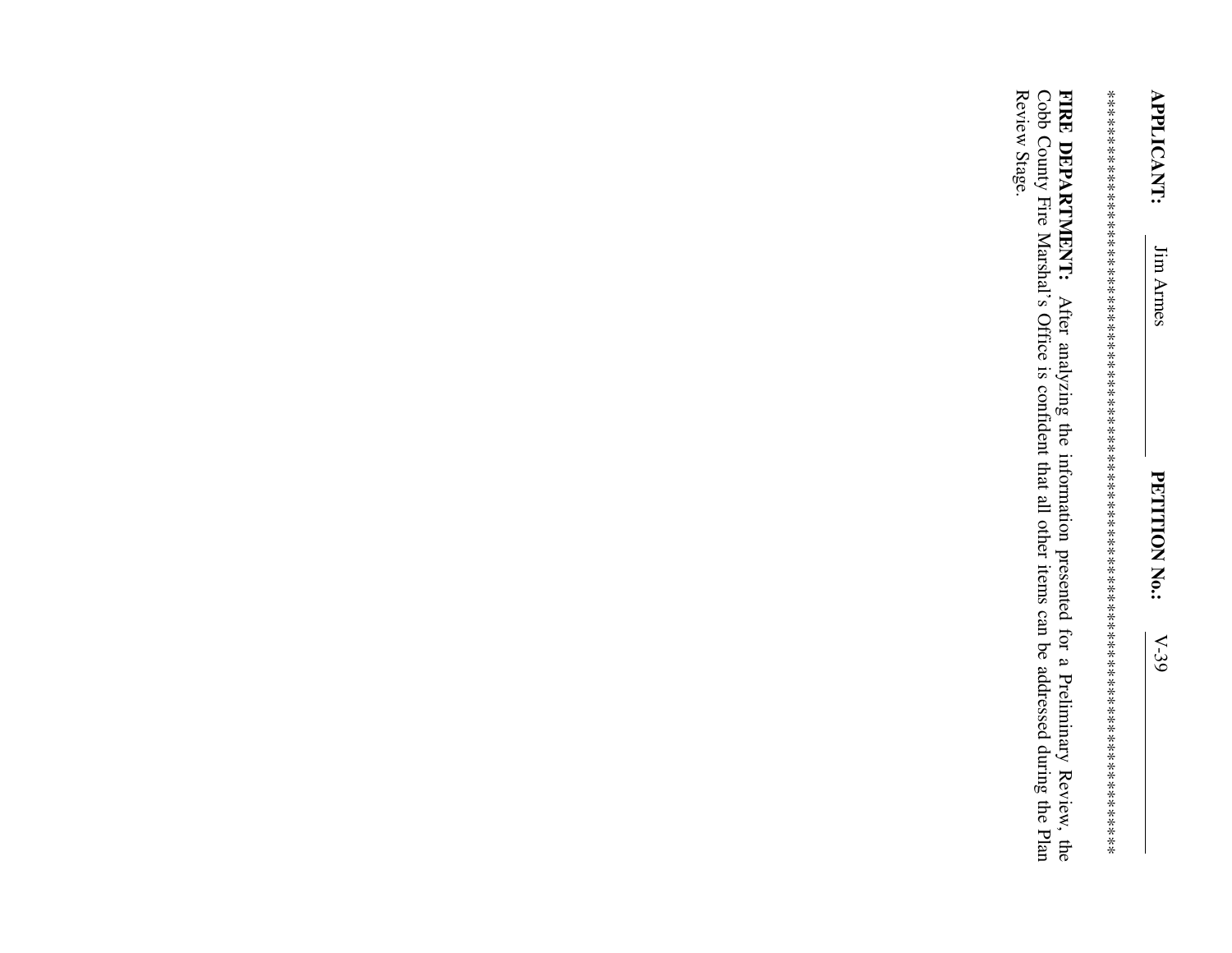

**V-39**